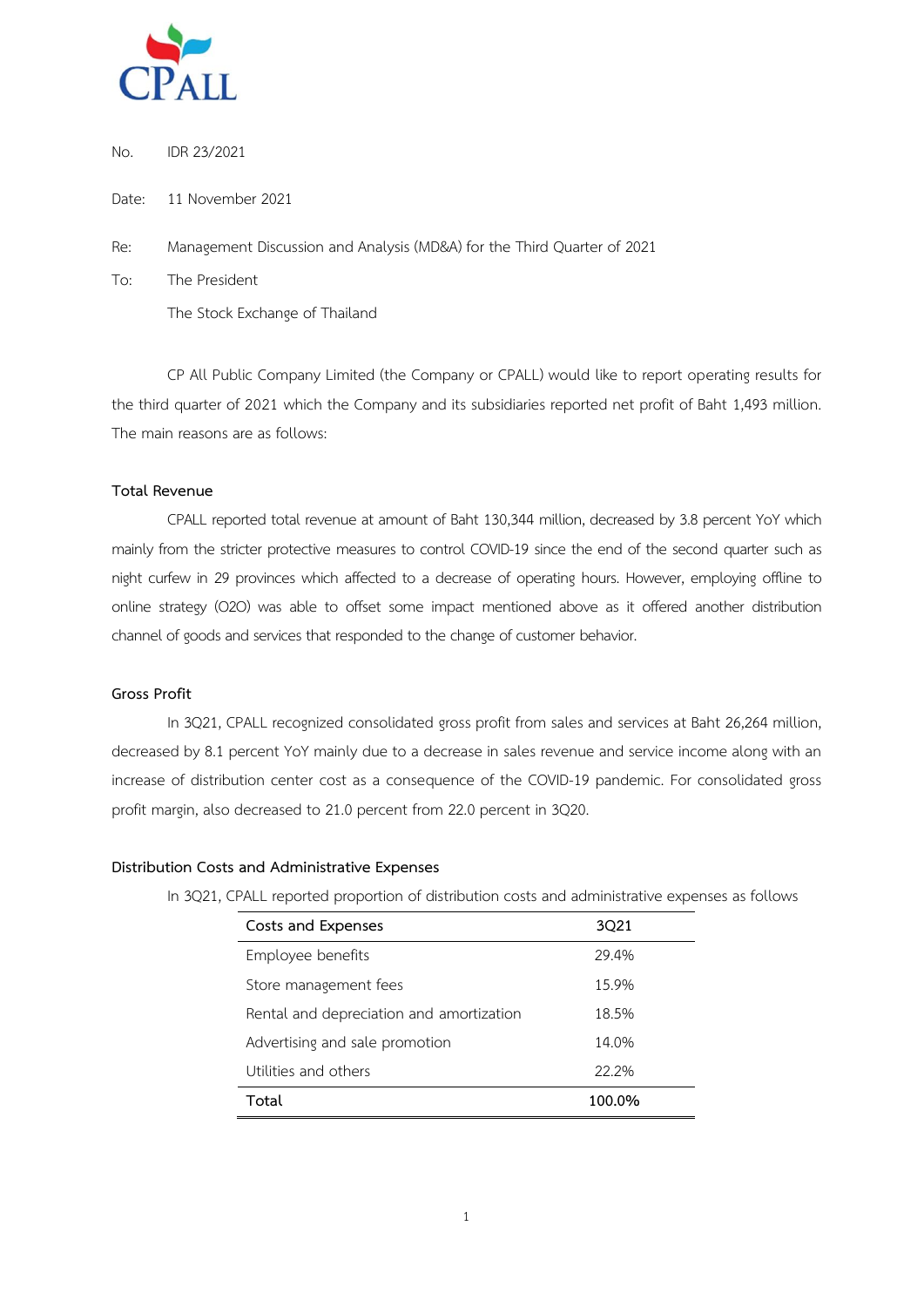

CPALL had distribution costs and administrative expenses at amount of Baht 26,602 million, decreased by 2.6 percent YoY according to the stringent and efficient cost control program together with leveraging existing resources. For distribution costs, it was Baht 22,469 million, decreased by 2.4 percent YoY, together with a decrease in administrative expenses to Baht 4,133 million, 3.3 percent decreased YoY. The decrease was mainly from store management fees, employee benefits and etc,.

### **Profit before Interest and Tax Expense, and Net Profit**

In 3Q21, CPALL had profit before interest and tax expense at amount of Baht 4,436 million, decreased by 34.5 percent YoY. In this quarter, CPALL recorded a share of loss of associates under the equity method of Baht 282 million due to a drop in sales revenue and rental income of Lotus's Thailand as a consequence of government's stricter measures as well.

Nevertheless, CPALL reported lower finance cost in this quarter at amount of Baht 2,600 million, decreased by 2 6 .3 percent from last quarter and 3 0 .6 percent increased from 3Q2 0, owing to the repayment of loans from financial institutions before maturity by issuing Thai baht debentures with fixed interest rate during 2Q21. As a result, CPALL reported net profit of Baht 1,493 million, decreased by 62.7 percent YoY.

According to the consolidated financial statements in 3Q21, earnings per share was Baht 0.14.

# **Proportion of Total Revenue and Profit before Tax Expense before Elimination Contributed from Major Businesses**

In 9M21, total revenue before elimination contributed from major businesses were, (1 ) convenience store business and other businesses accounted for 62 percent and (2) cash & carry business accounted for 38 percent. The proportion of revenue contribution from (1) convenience store business and other businesses decreased from the same period of last year due to lower revenue growth than (2) cash & carry business.

Profit before tax before elimination contributed from major businesses were, (1) convenience store business and other businesses accounted for 61 percent and (2) cash & carry business accounted for 39 percent. Proportion of profit before tax contribution from (1) convenience store business and other businesses dropped from the same period last year as a result of lower profit before tax growth than (2) cash & carry business.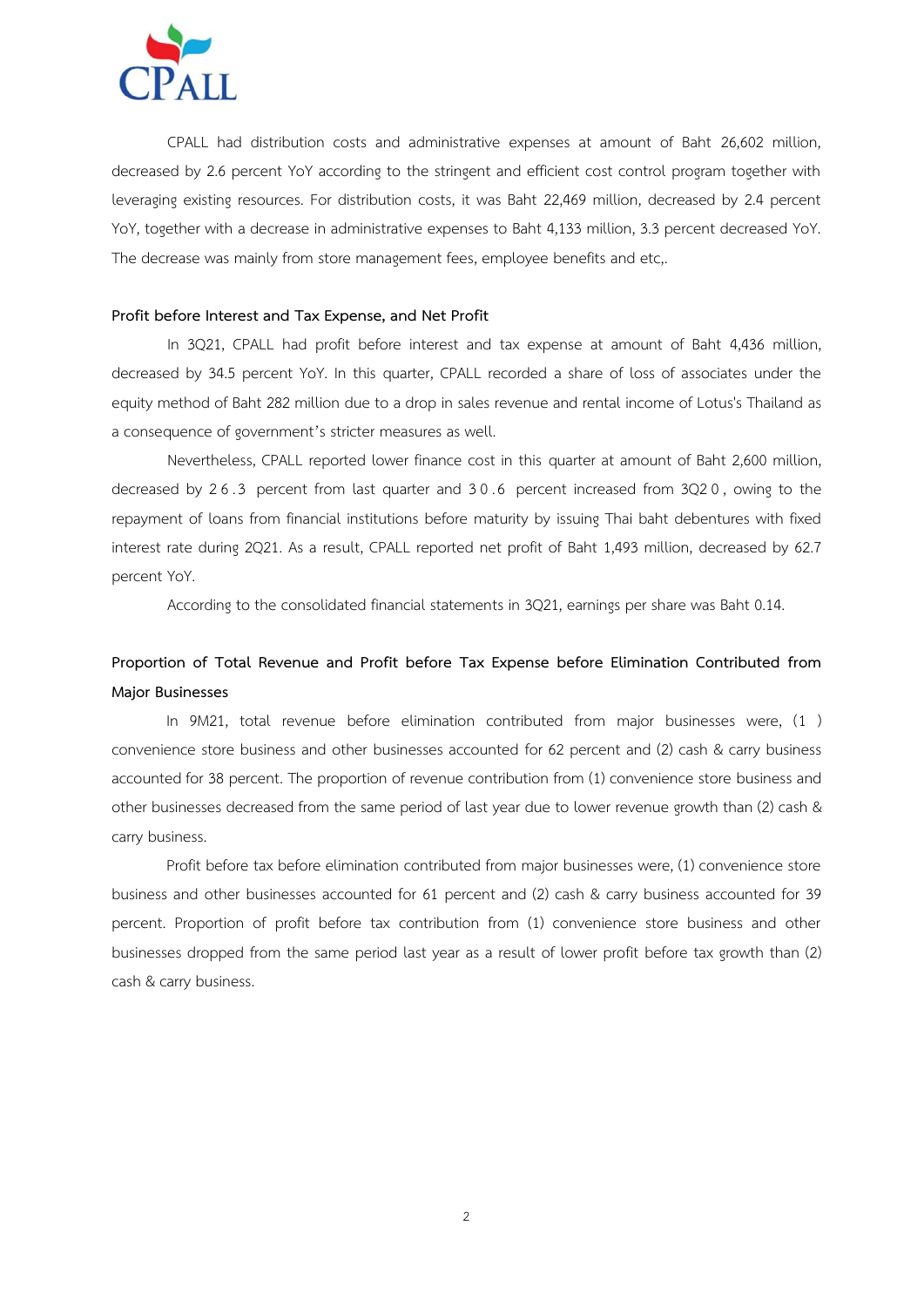

### **Operating Results of the Convenience Store Business**

In 3Q21, the convenience store business opened a total of 139 new stores. At the end of the 3Q21, CPALL had a total of 12,882 stores, divided into

- (1) 6,060 corporate stores (47 percent of total stores), or a net new store of 126 stores in this quarter.
- (2) 6,822 SBP and sub-area stores (53 percent of total stores), or a net new store of 13 stores in this quarter.

Majority of our stores were stand-alone, accounted for 85 percent of total stores, while the rest proportion of total stores were in PTT gas stations.

Furthermore, during 3Q21 CPALL opened two 7-Eleven convenience stores in Phnom Penh, Cambodia under the Master Franchise Agreement.

In 3Q21, the convenience store business reported revenue from sales and services of Baht 68,197 million, decreased by 8.2 percent YoY which mainly due to the night curfew from 8:00PM to 4:00AM in the next day in 29 provinces that the government declared as a dark red control area, it accounted for more than 70 percent of 7-Eleven stores that had been impacted from shorten operating hours. Moreover, it also had an impact from weak domestic consumption due to economic conditions. However, by the end of the third quarter, the number of infected people began to decline along with accelerated pace of vaccines rollout. So, in the beginning of the fourth quarter, the government announced a relaxation of protective measures, therefore economic activity and domestic consumption tend to recover accordingly.

In 3Q21, average sales per store per day was Baht 62,281, along with convenience store business SSSG which reported at -9.2 percent. For average spending per ticket was approximately at Baht 85 and there were 730 customer per store per day.

For the O2 O strategy, it continued to receive good response from customers, such as 7-Eleven Delivery, All Online and 24Shopping, to satisfy customers' needs in this situation and intended to provide customers with conveniently and promptly access to various consumer products, including products in 7- Eleven stores, resulting in potential growth. Currently, it participated higher than 10 percent of sales revenue.

In 3Q21, 73.9 percent of revenue from sales was contributed from food products and 26.1 percent was contributed from non-food products (excluding phone cards). Revenue from sales of food products increased mainly from ready-to-eat food and process food categories by launching products, such as fullvalue products, seasoning, products packed in family sizes or large packs, etc. which were suitable with the situation that lifestyle of people changed to work or study from home, maintained social distancing and less mobility.

In 3Q21, gross profit for convenience store business was Baht 18,716 million, decreased by 8.9 percent YoY. Gross profit margin was at 27.4 percent, decreased from same quarter last year due to an